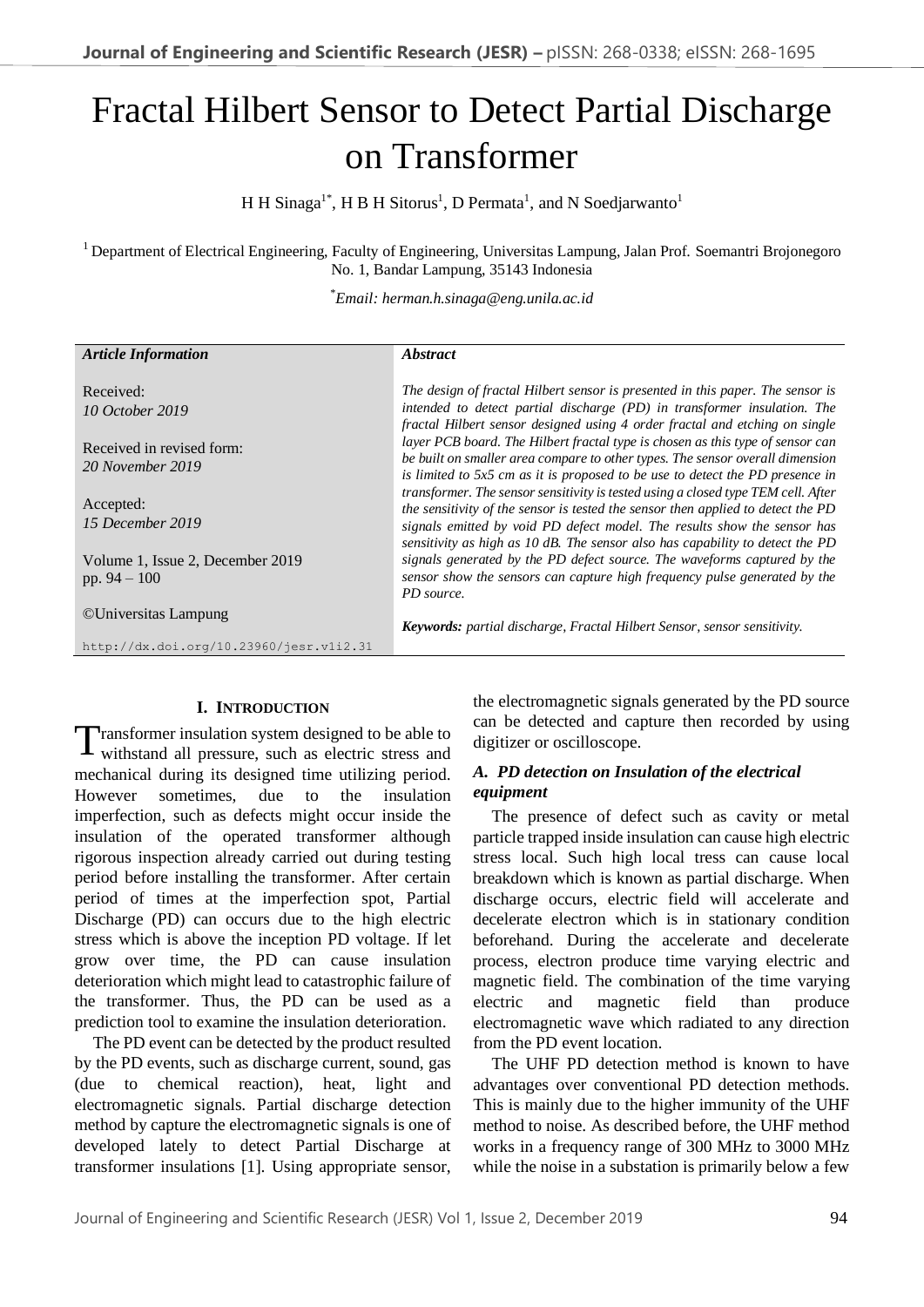MHz [2]. Thus, the UHF range is relatively noise-free, except for interferences from well-known communication sources such as digital TV/Radio and mobile phone.

The UHF detection method has been widely used to detect the occurrence of PD sources in high voltage equipment, especially in Gas Insulated Switchgear (GIS). More recently, the UHF detection method has also been applied to detect PDs in power transformers [3, 4].

## *B. UHF PD detection in transformer*

The transformer is one of the most important equipment items in electrical power system networks. Any failures that lead to transformer outage must be avoided. A correlation between the long-term partial discharge activity and the insulation failure has not been proven yet. However, it is believed that transformer failure is mostly due to failure in the insulation and this is usually started by the occurrence of partial discharges [5, 6]. Thus, it is important to assess the transformer insulation to establish the condition of the transformer.

The presence of defects such as a cavity or a metal particle trapped in the insulation is undesirable. These defects will enhance the local electric stress and if it is excessive, local breakdown will occur which is known as partial discharge. During the discharge, the electric field will rapidly accelerate and decelerate electrons which are initially at rest. As a result of the timevarying electric and magnetic fields, electromagnetic waves are produced and radiated outward from the PD source.

UHF PD measurement has been shown to be effective in detecting PDs in GIS and is now increasingly being applied to monitoring the condition of transformer insulation [7,8]. One may wonder if the UHF measurement in GIS can be adopted and applied to power transformers. In GIS, PD pulse rise times can be as short as 50 ps [9]; but in power transformers, the fastest rise time is around 0.9 ns due to permittivity of oil higher than SF6 gas [10]. Nevertheless, pulses in the UHF range (300 -3000 MHz) will be excited for such a rise time [11]. Thus, UHF measurement can be adopted to PD measuring in transformers.

## **II. SENSORS TO DETECT PD IN TRANSFORMER**

The purpose of transformer monitoring extends from PD detection and recognition to PD localization. To be able to undertake UHF PD transformer monitoring, a sensor with capabilities to detect signals in the UHF frequency range is needed. For power transformer monitoring, the UHF sensor is inserted into the transformer tank to capture the electromagnetic waves emitted by the PD source. There are two ways of installing the sensor: via the oil drain valve [12] or the dielectric window [8]. The size of the oil drain valve imposes a constraint on the sensor dimension, while the dielectric window can be created with an appropriate size to accommodate the sensor. However, the placement of a dielectric window sensor needs an additional hole to be fabricated on the transformer tank. As for the oil valve sensor, this is not required because the sensor can be easily retrofitted into the transformer via the existing built-in oil drain valve [12].

Typically, the sensor is a monopole type. It can be inserted via the oil drain valve. The size of the sensor is usually limited by the diameter and length of the oil drain. A typical oil drain valve sensor size is 5 cm in diameter, and 10 cm in length [12]. The shape of the sensor can be a short monopole [12,13], plate, zigzag or conical [12,14] or any shape as long as it is able to be fitted to the drain valve. The sensitivity of this kind of sensor is affected by the depth of the sensor insertion [12]. The deeper the sensor is inserted, the higher the magnitude of the PD signals acquired. However, the sensor must not initiate breakdown due to the high electric stress at the tip of the sensor [8]. To reduce electric stress, the sensor can be encapsulated in some dielectric material [8].

For a dielectric window, the sensors usually have a planar shape [8]. The sensor can be a micro-strip sensor [15-18], log-spiral, spiral [8,19] or fractal [20-22]. This kind of sensor is usually etched on the surface of a dielectric material, using the same process as in making electronic printed circuit boards (PCB). The sensor is etched on the PCB with dimensions proportional to the working frequency of the sensor. In 16, the miniaturization of the microstrip UHF antenna was discussed by applying an impedance matching technique. This technique can reduce the antenna dimensions to 5x5 cm for example. However, even though the antenna works in UHF range, the bandwidth is very limited. To increase the bandwidth, [17] designed a microstrip antenna using sandwich substrate. As a result, the frequency range of the antenna has a very wide range from 30 MHz to 3000 MHz. However, to manufacture this microstrip antenna is not practical.

Most of the measuring arrangements are unbalanced systems, i.e. the input to the measuring system is a coaxial cable which consists of a live input and ground. While planar sensors are usually crafted as a balanced system, an unbalanced system is also possible, such as a circular or single arm log-spiral or spiral. Thus to connect the sensor to the measuring system, a converter from balanced to unbalanced is needed. This connector forms part of the sensor and is called a balun.

The antennae and measurement system usually have different impedances. The typical value for measuring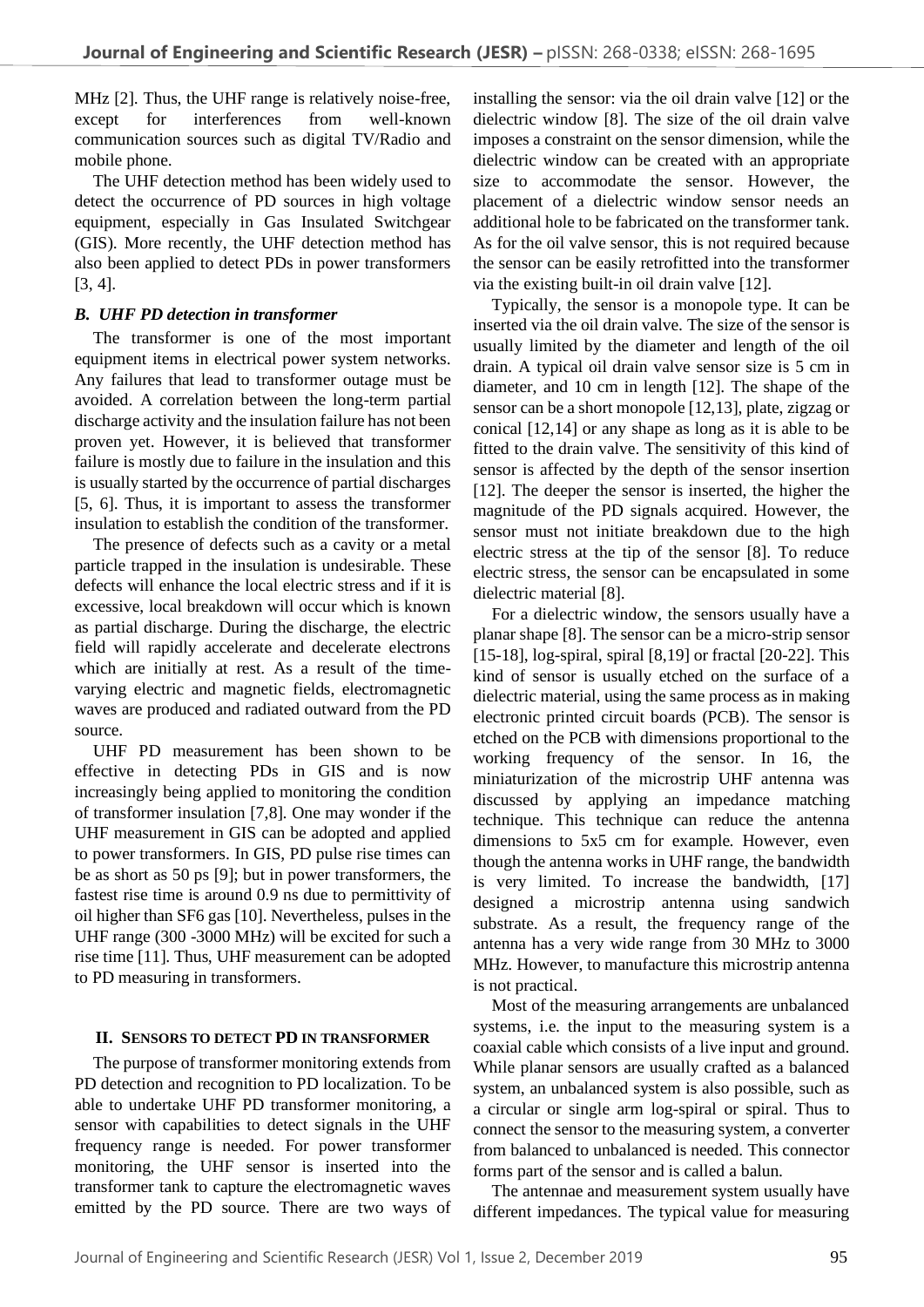equipment is 50 ohms and sometimes also 75 ohms while the sensor impedance varies from a hundred to a few hundred ohms [20]. The balun, besides acting as a converter from balanced to unbalanced, is also used to provide impedance transformation between different impedance values. The balun design is based on the working frequency and the impedance difference [20,23]. Duncan [23] created a balun with a high frequency bandwidth which increased up to 100:1 using the tapered method. The balun is created by using a tapered coaxial with a specific diameter. The impedance transition is achieved by cutting open the outer wall of the coax so that a cross-section view shows a sector of the outer conductor removed [23]. This balun has a simple design and can use the regular coaxial cable. Also, the impedance transition is very smooth as a result of the tapered opening. However, the length of this balun is too long for practical application. Using a standard coaxial cable, for transition of 120 ohms to 50 ohms over UHF frequency range (300 – 3000 MHz), the balun can be more than 50 cm in length [24,25] which is impractical to apply in power transformers.

To decrease the balun length, a material with higher permittivity [25,26] can be used. Using special high permittivity material, the balun length can be reduced to less than 10 cm [26] which is feasible in enabling connection to the sensor. However, it is more difficult to fabricate a balun using such a material.

To date, advances in printed circuit board (PCB) and microwave integrated circuit (MIC) substrate have meant that the micro-strip balun design has become more popular. The balun can be created by etching the PCB surface to form a specific pattern. In [20] the micro-strip balun design is set with a frequency range of 0.1 GHz to 3.85 GHz. The overall length of the balun is only 46 mm by using a standard single layer PCB. As the impedance transitions use several stages, the transition is not as smooth as the tapered balun. However, this balun is much easier to fabricate, uses cheaper material [20] and is sufficient to interface with the antenna and the measuring equipment.

In this paper discussed the design of fractal Hilbert sensor due to advantage of this type of sensor such as much smaller dimension [21] and also has higher bandwidth [22]. The sensor also can be easily fabricated on a single board PCB. As the fractal Hilbert sensor is a monopole type antenna, there is no need a converter when connected to a coaxial cable, which is needed for dipole antenna type.

The placement of the UHF sensors to detect PD events in transformers is usually at fixed locations. The locations of sensor installation depend on the type of sensor and transformer construction, as described in a previous section. As the PD can occur in any location

in the transformer, the electromagnetic signal path from the PD source to the sensor can be affected by the structure inside the transformer. The signal path is also affected by the density of the insulation oil in the transformer tank which can also be subjected to variations in temperature (caused by loading changes). In addition, the live active parts of the transformer can obstruct electromagnetic signals and cause signal attenuation whereby the signal becomes not linear to the distance. This will cause conversion of the signal magnitude detected by the UHF sensor to an equivalent pC level to become difficult [27].

Other also recommend that sensitivity verification for UHF method as a substitution for calibration. Sensitivity verification can be used on-site to determine the minimum sensitivity of the measuring system [28]. Although this recommendation is only for GIS, with some adjustment this method can also be applied to power transformers which use oil insulation. The sensitivity of the UHF measuring method is very dependent on the type of sensor, on the type of the PD defect, and on the location of the PD source [29,30].

## **III. SENSOR FRACTAL HILBERT TO DETECT PARTIAL DISCHARGE**

Fractal Hilbert sensor can be constructed with smaller dimension compare to different type of sensor. This is mainly due to the nature of fractal Hilbert with its construction so the total length of the conductor is far longer with the similar area size. Figure 1 shows Fractal Hilbert pattern with similar area size but different conductors' length. The length and wide of the sensor area can be easily adjusted to the requirement application. In this paper discussed the fractal Hilbert sensor with length and wide of the sensor as 5 cm. Dis dimension meet the criterion of the oil drain valve of a power transformer [21,31].



**Figure 1**. Fractal Hilbert pattern (a) similar size but different order and (b) Fractal Hilbert dimension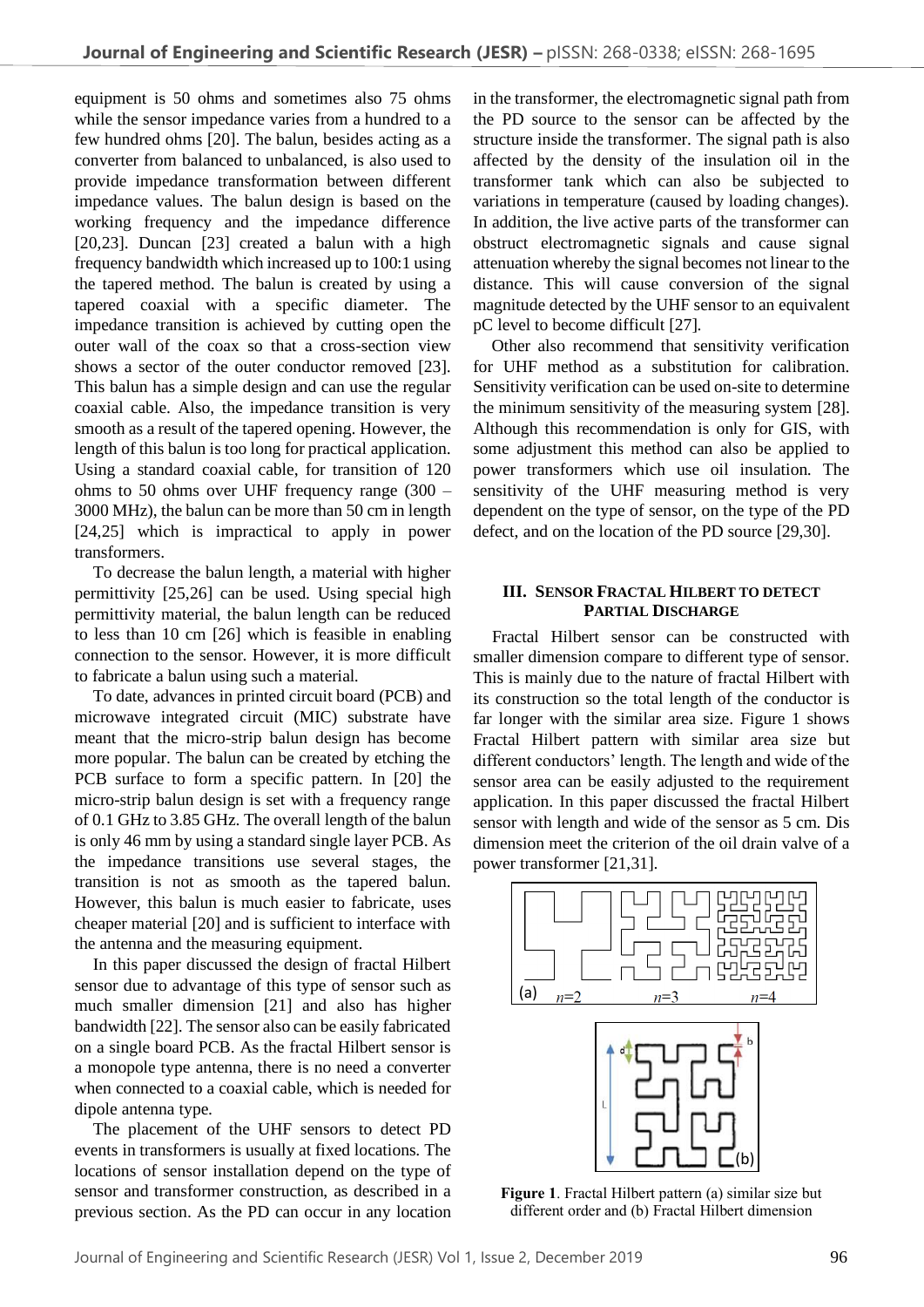Sensor Hilbert parameters can be seen from Figure 1.b. Fractal Hilbert sensor has a nearly symmetrical pattern with distance of every conductor strips are similar. After the length/wide of the sensor area are selected than the conductor segments distance can be calculated as:

$$
d = \frac{L}{2^n - 1} \tag{1}
$$

Where, L as the length/wide of the sensor, d is the conductor segments distance, and n is the Hilbert order. The higher s the n value the segment number is higher too.

The sensor Hilbert order determined from the desired resonance frequency value. Usually for Hilbert sensor, resonance frequency must be higher than 300 MHz [32]. The resonance frequency can be calculated using equation below:

$$
\frac{\mu_0 k\lambda}{4\pi} \left[ \log \left( \frac{8k\lambda}{4b} \right) - 1 \right] = \frac{\mu_0}{\pi} s \left[ \log \left( \frac{8s}{b} \right) - 1 \right] +
$$

$$
m \frac{\eta}{\pi \omega} \log \left( \frac{2d}{b} \right) \tan \beta \, d \tag{2}
$$

Where,  $\mu_0$  is the air permeability,  $\lambda$  is the wavelength, η is the intrinsic impedance, β is phase constant and k is an odd number which define the kth resonance frequency. The segment number m and segment total length s can be determined by:

$$
m = 4^{n-1} \tag{3}
$$

$$
s = (2^{2n-1} - 1)d \tag{4}
$$

Conductor width b can be calculated using the matching impedance equation:

$$
Z_0 = \frac{\eta}{\pi} \log \left( \frac{2d}{b} \right) \tag{5}
$$

The value of the matching impedance usually taken as 50 ohms, the impedance value of most laboratory equipment. Though impedance value of 75 and 100 ohm also can be used. However, if the impedance value is different than the measurements equipment than a balun is needed to match and bridge the different impedance.

The Hilbert fractal sensor has square dimension of 5x5 cm. The sensor designed to work at the frequency range of 300 to 500 Mhz. This frequency range fall is chosen as the purpose of the sensor is to detect PD in oil insulated transformer. Full UHF frequency range (300 MHz – 3000 MHz) as usually use in GIS PD detection, might not needed as the PD signal in oil insulation has much lower than in GIS [33].

By applied equation 1 to 5, segment number and segment width of the fractal pattern are calculated. Then the pattern printed and etching on a single layer PCB board. The etching sensor pattern on a PCB board is shown in Figure 2.



**Figure 2**. Fractal Hilbert etching on a PCB board

The calculated results of the sensor dimension can be seen in table 1. The Hilbert order is 4, to limit the complexity of the sensor pattern thus to make sensor fabrication easier.

**Table 1.** Calculated sensor Fractal Hilbert Dimension

| Sensor dimension | 5x5cm  |
|------------------|--------|
| Conductor width  | 0.3    |
| Segment number   | 15     |
| Impedance        | 50 Ohm |
| Order number     |        |

#### **IV. RESULTS AND DISCUSSION**

#### *A. Sensor Sensitivity Test*

Sensor sensitivity test conduct by using TEM –cell with experiment arrangement is shown in Fig 3. The sensor placed inside the TEM cell connected to an oscilloscope. The input signals generated by pulse generator. The pulse generator also connected to the oscilloscope. The pulse generator is set to produce a step-pulse to imitate the high frequency generated by the PD pulse.

The sensor showed high magnitude with oscillation up to almost 50 ns, which was caused by the length and structure of the fractal Hilbert being lengthy and complex. The typical sensor attenuation is around 10 dB.



**Figure 3.** Fractal Hilbert sensor sensitivity test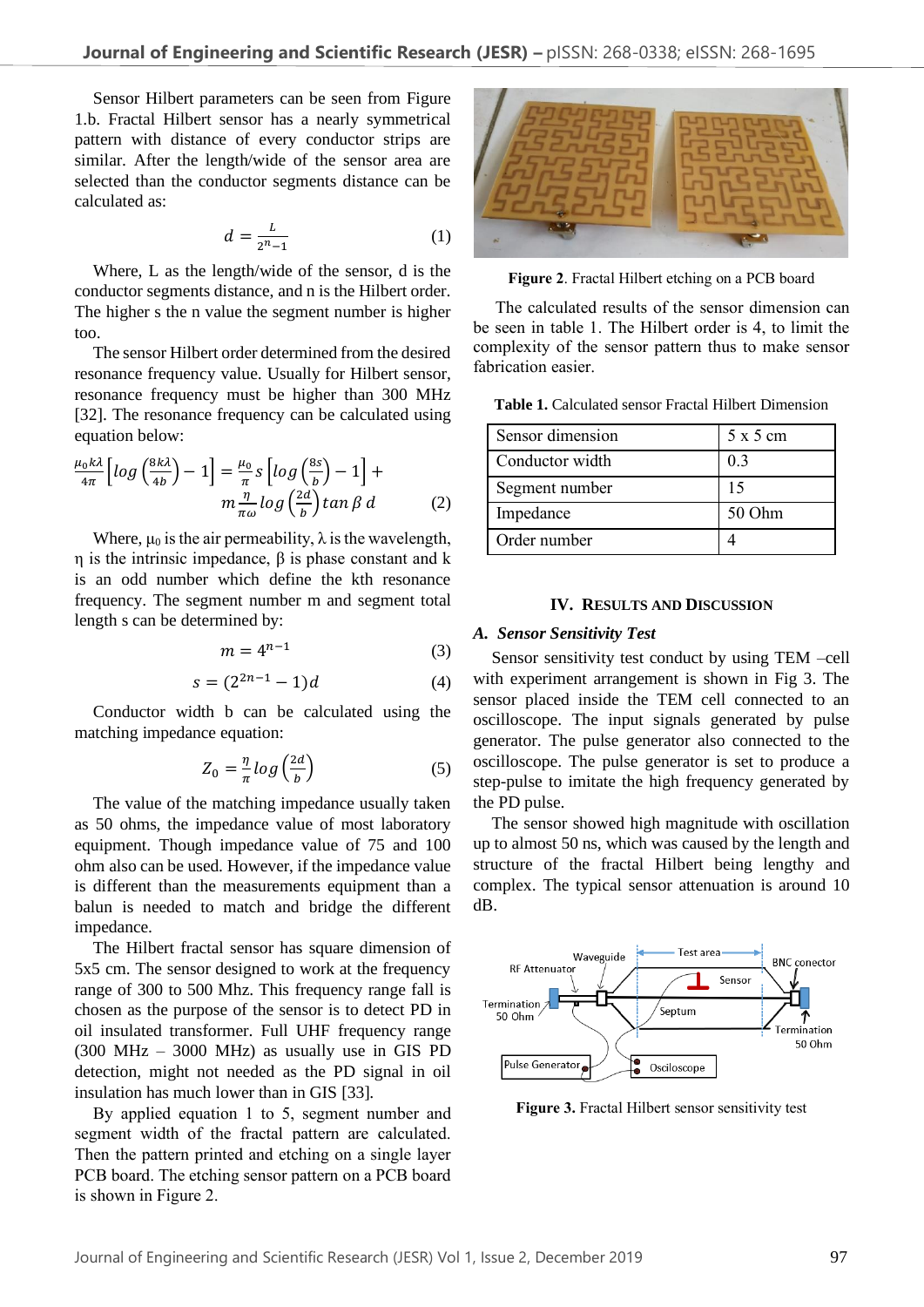

**Figure 4**. Typical Sensor response to step-pulse

#### *B. Sensor to Detect PD signals*

The experimental setup is shown in Figure 5. The PD source and the sensor installed inside aluminum box. High voltage connection to a discharge source placed inside the tank was made via a high-voltage bushing. The fractal Hilbert sensor was placed inside the aluminum box and connected to an oscilloscope outside.



**Figure 5.** Experiment diagram of the sensor ability to capture PD signals

Standard transformer pressboard was used to construct artificial PD defects. Cavity discharge was simulated using two flat electrodes separated by a stack of three layers of pressboard with a 2mm diameter hole in the middle layer.





**Figure 6.** Typical of the recorded PD waveform (a and b), the PD signals captured by the fractal Hilbert sensor

The PD signals capture by the Fractal Hilbert sensor are shown in Fig 6. The sensor shows capability to detect the PD signal and recorded using oscilloscope. The PD waveform produce by the PD defect model has a very high frequency as shown by the waveform with very high oscillation on short duration. Figure 6.a shows the PD has wider pulse thus longer time response, whilst PD pulse of the Fig 6.b has narrower pulse thus shorter time response. Nevertheless, the figure 6 shows that the designed fractal Hilbert sensor capable to detect the PD signal generated by PD source. Thus, these results justify the ability of the fractal Hilbert sensor to detect the PD signal.

#### **V. CONCLUSIONS**

In this paper designed fractal Hilbert sensor with dimension of 5x5 cm. The sensor constructed using a single layer PCB. The designed fractal Hilbert sensor has high sensitivity with attenuation as much as 10 dB. The sensor also capable to capture the PD signals generated by void PD defect source.

#### **ACKNOWLEDGMENT**

The authors would like to express their gratitude to Kemenristek-DIKTI Indonesia for supporting this research. This research was supported by Kemenristek-DIKTI Indonesia with the Fundamental Research Grant, contract number: 857/UN26.21/PN/2019.

### **REFERENCES**

[1] J. Fabian, M. Neuwersch, C. Sumereder, M. Muhr and R. SchwarZ. (2014). State of the Art and Future Trends of Unconventional PD-Measurement at Power Transformers. Journal of Energy and Power Engineering, vol. 8, pp. 1093-1098.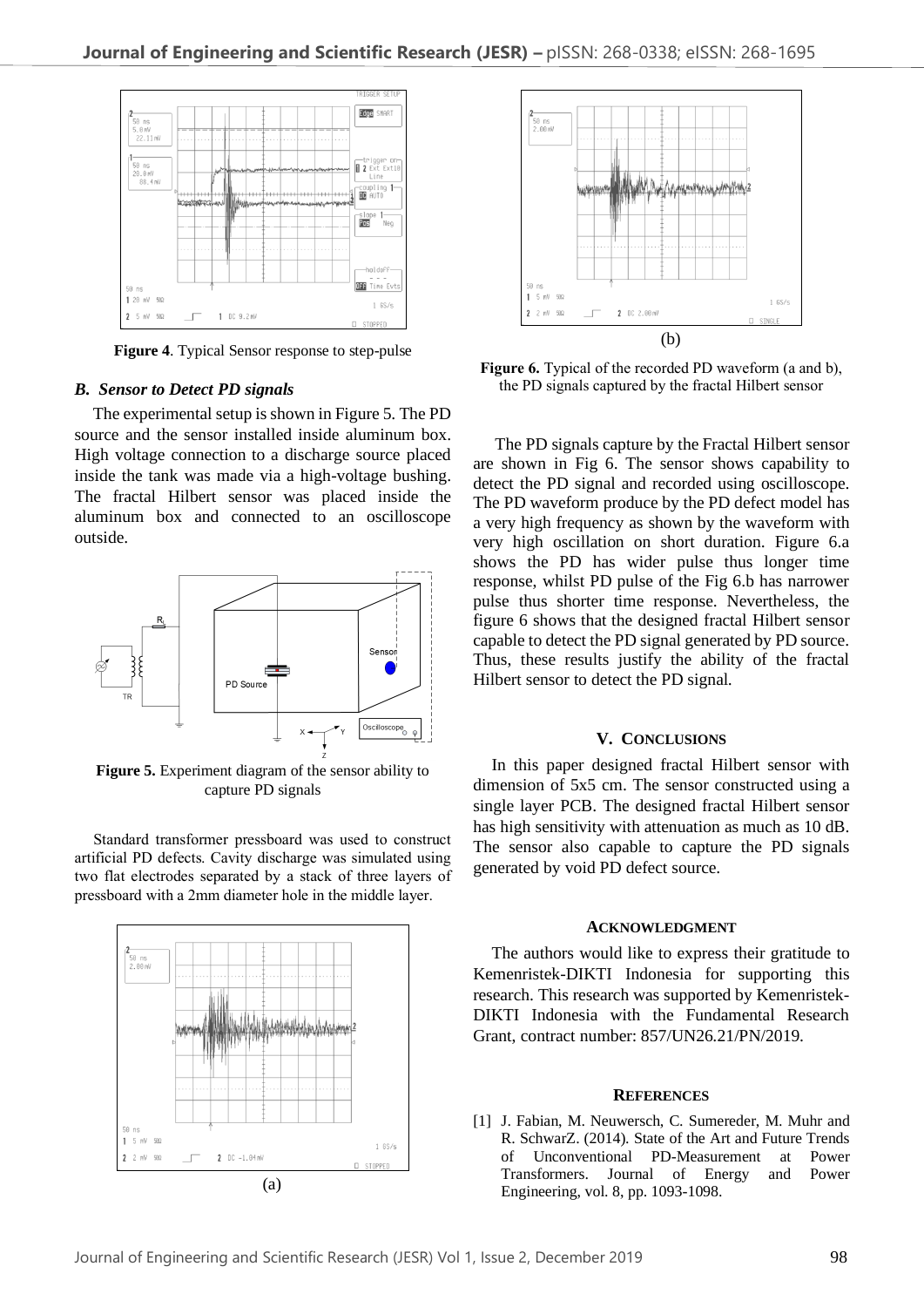- [2] IEC Standard Evaluation and qualification of electrical insulation systems, IEC Standard 60505, 2004.
- [3] M. D. Judd, L. Yang and I. B. B. Hunter. (2005). Partial Discharge Monitoring for Power Transformers Using UHF Sensors Part 1: Sensors and Signal Interpretation. IEEE Electrical Insulation Magazine, vol. 21 (2), pp. 5- 14.
- [4] M. D. Judd, G. P. Cleary, C. J. Bennoch, J. S. Pearson and Breckenridge. (2002). Power transformer monitoring using UHF sensors: site trials Electrical Insulation. Proceeding of The IEEE International Symposium on Electrical Insulation, pp. 145–149.
- [5] T, J. Gallagher and A. J. Pearmain, "High Voltage: Measurement, Testing and Design". New York, USA: John Wiley & Sons, 1983.
- [6] G. C. Stone. (2005). Partial Discharge Diagnostics and Electrical Equipment Insulation Condition Assessment" IEEE Trans. on Dielectrics and Electrical Insulation. Vol. 12 (5), pp. 891-903.
- [7] M. D. Judd, L. Yang and I. B. B. Hunter. (2005). Partial discharge monitoring for power transformers using UHF sensors Part 2: Field Experience. IEEE Electrical Insulation Magazine. Vol. 21 (3). pp. 5-13.
- [8] D. Warne and A. Haddad, "Advance in High voltage Engineering", London, UK: Institution of Electrical Engineers, 2004.
- [9] M. D. Judd and O. Farish. (1998). High Bandwith Measurement of Partial Discharge Current Pulses. Proceedings of International Symposium on Electrical Insulation, pp. 436-439.
- [10]G. P. Cleary and M. D. Judd. (2006). UHF and current pulse measurements of partial discharge activity in mineral oil. IEEE Proc. of Science Measurement Technology. Vol. 153 (2), pp. 47 – 54.
- [11]M. D. Judd, O. Farish and B. F. Hampton. (1996). The excitation of UHF signals by partial discharges in GIS. IEEE Trans. on Dielectrics and Electrical Insulation. Vol. 3 (2), pp. 213 – 228.
- [12]J. L. Roldan, T. Tang and M. Gaskin. (2008). Optimisation of a Sensor for Onsite Detection of Partial Discharges in Power Transformers by the UHF Method. IEEE Trans. on Dielectrics and Electrical Insulation. Vol. 15 (6), pp. 1634-1639.
- [13]T. Pinpart and M. D. Judd. (2009). Experimental comparison of UHF sensor types for PD location applications. Proceedings of Electrical Insulation Conference (EIC 2009), pp. 26- 30.
- [14] P. Agoris, S. Meijer and J. J. Smith. (2007). Sensitivity Check of an Internal VHF/UHF Sensor for Transformer Partial Discharge Measurements. Proceeding of The Powertech '07 Conference*,* pp. 2065 – 2069.
- [15]A. Ando, K. Kagoshima, A. Kondo and S. Kubota. (2008). Novel Microstrip Antenna with Rotatable Patch Fed by Coaxial Line for Personal Handy-Phone System Units. IEEE Trans. On Antennas and Propagation. Vol. 56 (8), pp. 2747-2751.
- [16]G. Marrocco. (2008). The Art of UHF RFID Antenna Design: Impedance-Matching and Size-Reduction Techniques. IEEE Antennas and Propagation Magazine. Vol. 50 (1), pp. 66-79.
- [17]A. Erentok and R. W. Ziolkowski. (2008). Metamaterial-Inspired Efficient Electrically Small Antennas. IEEE

Trans. On Antennas and Propagation. Vol. 56 (3), pp. 691-707, 2008.

- [18]T. Ju, X. Zhongrong, Z. Xiaoxing and S. Caixin. (2007). GIS partial discharge quantitative measurements using UHF microstrip antenna sensors. Proceeding of Conf. on Electrical Insulation and Dielectric Phenomena (CEIDP 2007. pp. 116- 119.
- [19]A. Roy, Ghosh and A. Chakrabarty. (2007). Wideband Performance of Dielectric Loaded Monopole Transreceive Antenna System. Proceeding of Intl. Conf. on Industrial and Information Systems (ICIIS 2007). pp. 181-185.
- [20]J. Thaysen, K. B. Jakobsen and J. Appel-Hansen. (2000). A Wideband Balun-How Does it Work. Applied Microwave and Wireless. Vol. 12 (10), pp. 40-50.
- [21]W. Yongqiang, W. Zhuang and L. Jianfang. (2017). UHF Moore Fractal Antennas for Online GIS PD Detection. [IEEE Antennas and Wireless Propagation](http://ieeexplore.ieee.org/xpl/RecentIssue.jsp?punumber=7727)  [Letters.](http://ieeexplore.ieee.org/xpl/RecentIssue.jsp?punumber=7727) Vol. 16, pp. 852 – 855.
- [22]J. Li, T. Jiang, C. Cheng and C. Wang. (2013). Hilbert fractal antenna for UHF detection of partial discharges in transformers. IEEE Trans. on Dielectrics and Electrical Insulation. Vol. 20 (6), pp. 2017 – 2025.
- [23]J. W. Duncan and P. V. Minerva. (1960). 100:1 Bandwidth Balun Transformer. Proceedings of the Institute of Radio Engineers (IRE). Vol. 48 (2), pp. 156- 164.
- 24] H. H. Sinaga, B. T. Phung and T. R. Blackburn. (2009). Design of ultrahigh frequency sensors for detection of partial discharges. Proceeding of International Symposium on High Voltage Engineering, Cape Canaveral, South Africa - 2009*.*
- [25]M. D. Judd, O. Farich and B. F. Hampton. (1995). Broadband coupler for UHF detection of partial discharge in gas insulated substations. IEEE Proceedings on Science, Measurement and Technology. Vol. 142 (3), pp. 237 – 243.
- [26] J. G. Choi, S. W. Yi and K. H. Kim. (2004). Development of a novel tapered balun for the UWB UHF coupler. Conference proceedings of 26<sup>th</sup> International Power Modulator Symposium. Pp, 493 – 496.
- [27] S. Coenen, S. Tenbohlen, S. M. Markalous and T. Strehl. (2008). Sensitivity of UHF PD measurements in power transformers. IEEE Trans. on Dielectrics and Electrical Insulation. Vol. 15 (6), pp. 1153-1158.
- [28]T. F. Cigre. (1999). PD Detection System for GIS: Sensitivity Verification for the UHF Method and the Acoustic Method. Electra. Vol. 183, pp. 75-87.
- [29]S. Coenen, S. Tenbohlen, S. M. Markalous, and T. Strehl. (2009). Sensitivity limits of UHF PD measurements on power transformers. Proceedings of International Symposium on High Voltage Engineering, Cape Caneveral – South Africa.
- [30]A. Troeger, U. Riechert, S. Burow and S. Tenbohlen. (2010). Sensitivity Evaluation of Different Types of PD Sensors for UHF-PD-Measurements. Proceeding of International Conference on Condition Monitoring and Diagnostics, pp. 839-842.
- [31]J. L. Roldan, T. Tang and M. Gaskin. (2008). Optimisation of a Sensor for Onsite Detection of Partial Discharges in Power Transformers by the UHF Method. IEEE Trans. on Dielectrics and Electrical Insulation. Vol. 15 (6), pp.1634 – 1639.